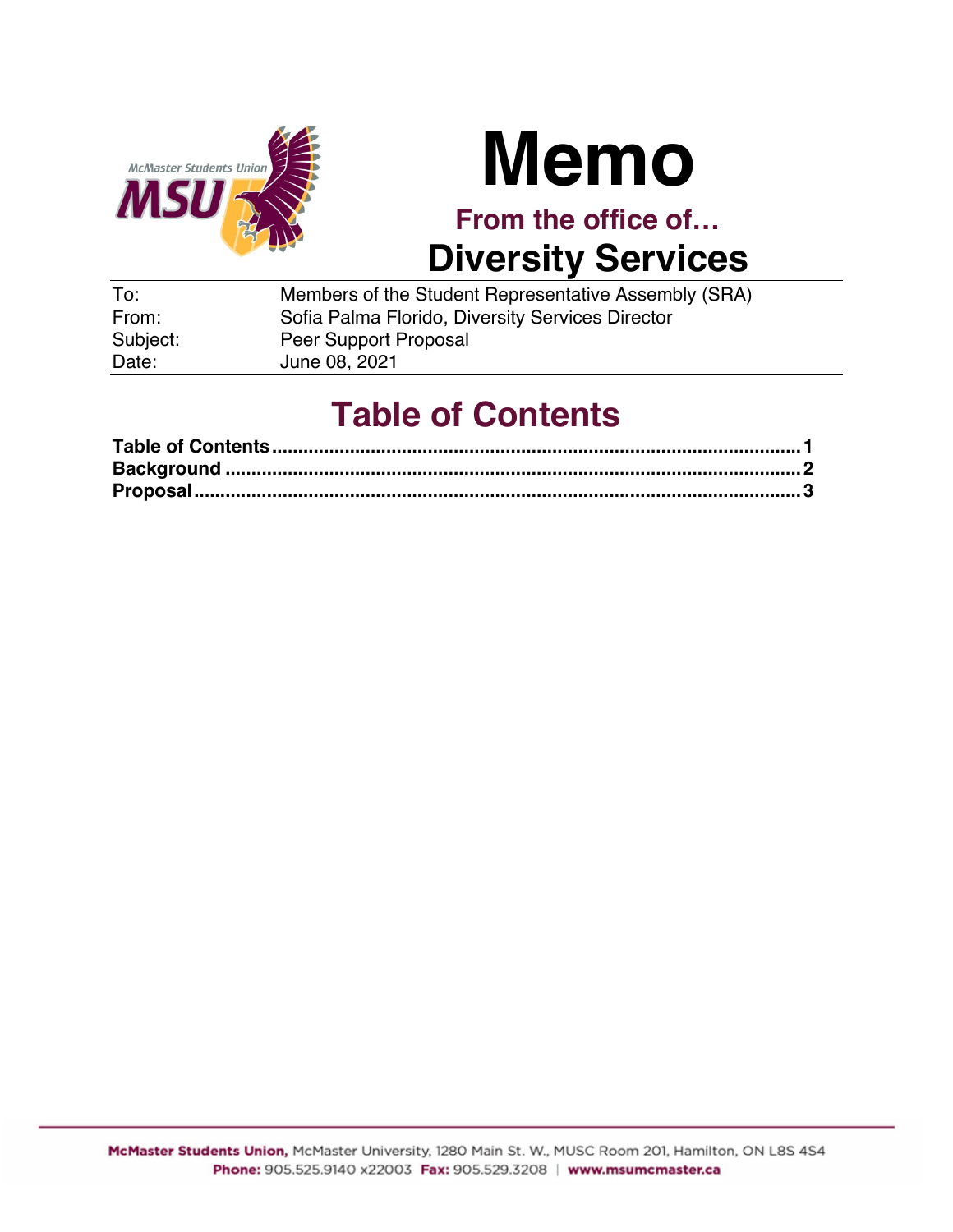

## **Background**

This past academic year, the Diversity Services Peer Support Task Force conducted a four-phase plan doing research and consulting with other Peer Support Services. This has led to a final proposed plan which implements advice and concerns raised by stakeholders, community partners, and students.

We have opted for not using a 1-on-1 peer support approach as the scope of Diversity Service wouldn't be able to appropriately meet the needs of those seeking a service as such. Instead, "community circles" will be our first and primary mode of peer support within the Service. Although more specific details about the target audiences of the community circles, we want for one to be a BIPOC (Black, Indigenous, People of Colour) closed community circle and another to be Faith/Religion/Spirituality/Creedbased. These will operate for an hour every two weeks or bi-monthly.

This will require changes to the annual Service budget, with considerations for an increase in trainings, volunteer appreciation, and any in-person expenses.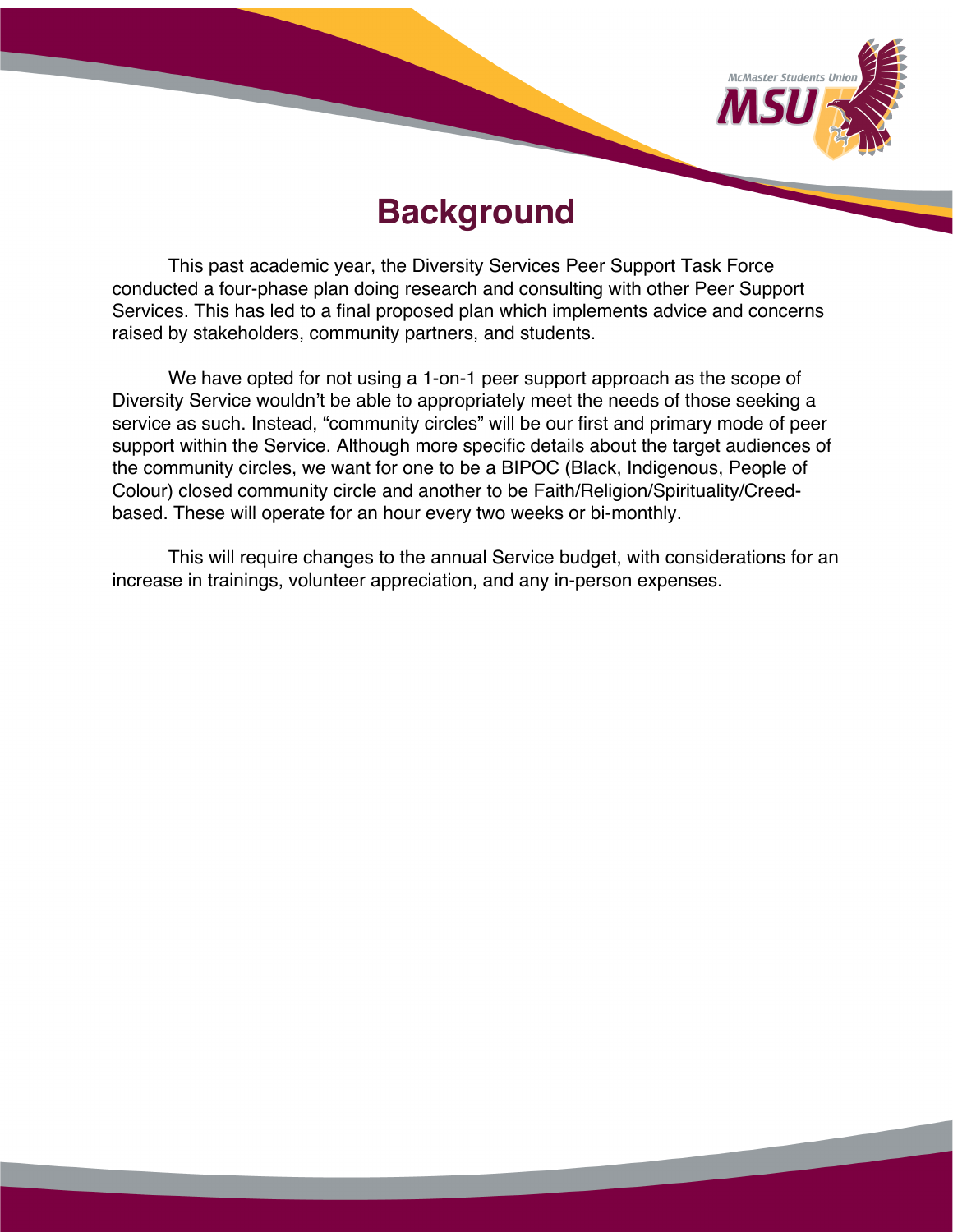

# **Proposal**

McMaster University

McMaster Student Union: Diversity Services

Term: 2021/2022

Peer Support Proposal

Ilziba Yusup - Diversity Services Assistant Director Sofia Palma Florido - Diversity Services Director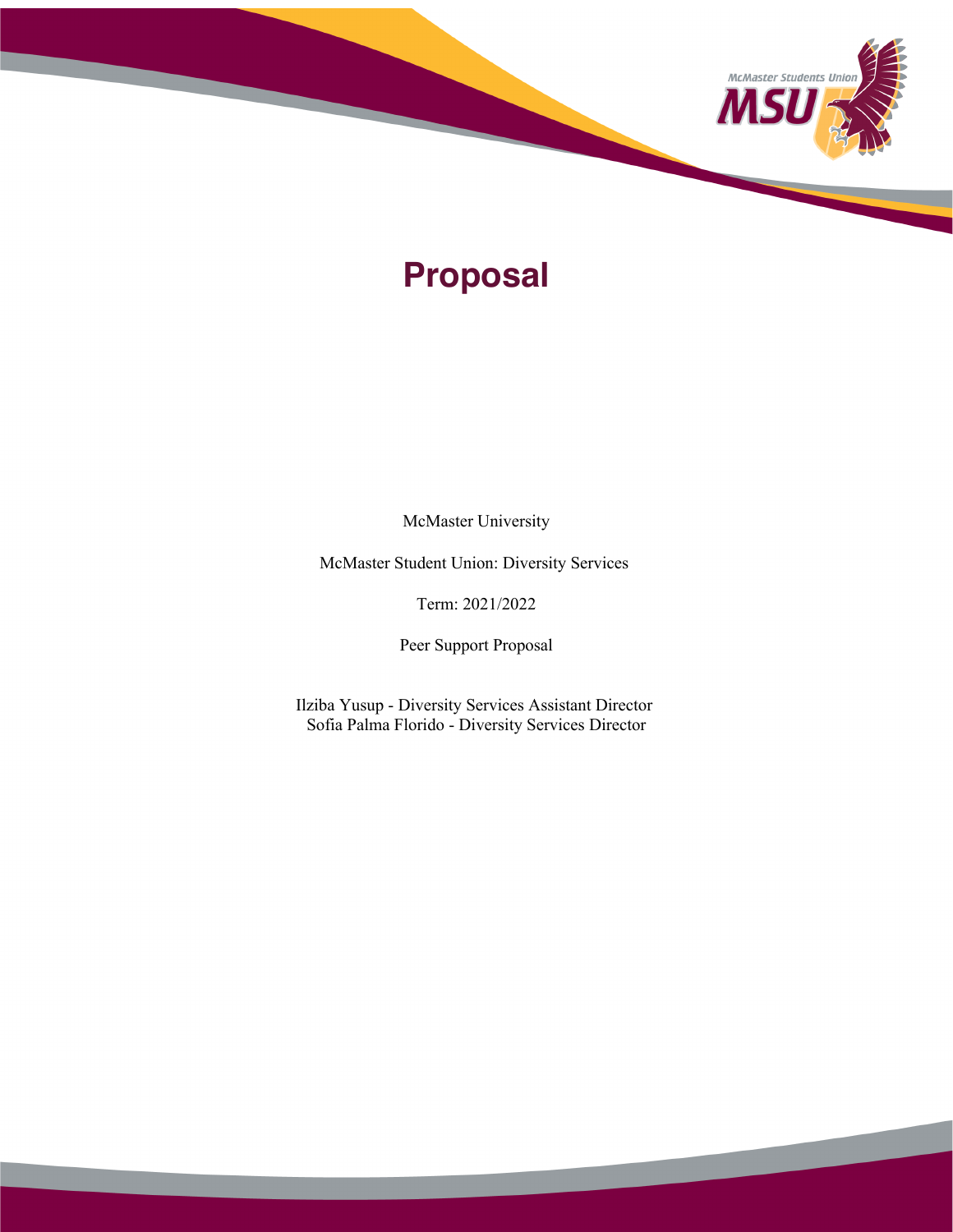## **LOGISTICS**

#### **Number of volunteers:** 5

As the Diversity Services peer support program would be running for the first time in the 2021- 2022 school year, the number of volunteers may change depending on the projected needs and demands of the community and executive team.

McMaster Students Unio

#### **Community Events Coordinators:** 2

Responsibilities involved in running and organizing peer support community circles will be delegated to the Community Events Coordinators and the Community and Events Planning Committee (CEP) volunteers. The changes to the Community Events Coordinators roles will be outlined in their job description. As well, to ensure that the Community Events Coordinators have the appropriate tools to fulfil their roles and responsibilities, adequate training, involving peer support training, will be provided after they are hired.

Some general responsibilities of the Community Events Coordinators pertaining to the community circles will include:

- Hiring and training of the peer support volunteers
- Supporting the CEP volunteers after a community circle
- Attending and helping facilitate the community circles
- Assigning shifts for CEP volunteers
- Planning volunteer appreciation events for volunteers
- Helping promote the MSU Diversity Services peer support community circles to the McMaster community

#### **Model: Hybrid — Bi-Monthly Community Circles**

Peer support will operate in the form of (bi-monthly) 1-hour community circles. Each of the community circles will be specifically open to a general identity/group focused on cultural and religious diversity.

#### **Community Circles**

Potential platforms to host the community circles include:

- Discord
	- o Easier for people to remain confidential
- Zoom
	- o Has live-captioning for improved accessibility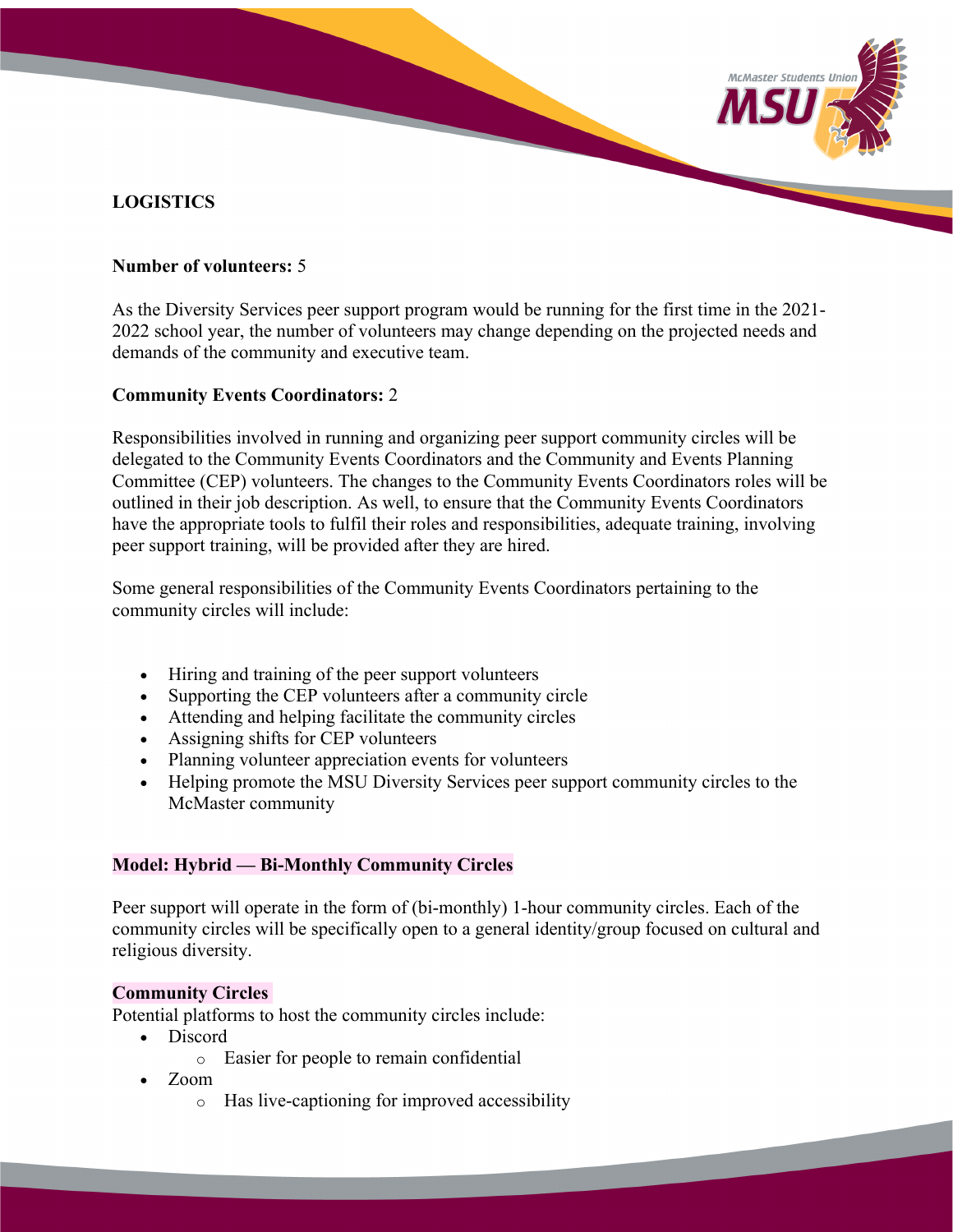

- Microsoft Teams
	- o Has live-captioning for improved accessibility
- Booked MSU rooms in MUSC
	- o *In person only*
- Bridges Cafe
	- o *In person only*

At least one CEP volunteer should be available (and others depending on the size of the community circles) to help facilitate the conversations along with the Community Events Coordinator.

**\***The community circles are recommended to be an hour to prevent fatigue and to improve access.

## **BUDGET**

#### **Proposed Budget**

In efforts to devise an accurate budget plan for MSU Diversity Services' peer support program, the Peer Support planning task force consulted with four peer-support service providers at McMater University — Pride Community Centre (PCC), Student Health Education Centre (SHEC), Women & Gender Equity Network (WGEN) and Maccess. The overall finding was that each service dedicates \$750 towards volunteer appreciation and \$500 towards volunteer training.

Volunteer appreciation can take the form of gift cards, t-shirts, social nights and many other tangible expressions of gratitude. \$750 is allocated to fund volunteer appreciation as it is a vital component of any peer support program. Under the circumstance of an online or hybrid school year, this budget also accounts for shipping and handling costs; however, we also have the option of sending virtual gift cards to reduce this expense.

In addition, effective volunteer training is essential in ensuring that facilitators of community events have adequate resources and knowledge to fulfill their duties. Therefore, \$500 is allocated to fund volunteer training. If conducted in-person, the budget accounts for guest speakers, snacks, print material and space. If volunteer training is held online, the cost includes the fee for guest speakers and/or training material. An additional consideration with online training includes live captioning; however, this a free embedded feature within Microsoft Teams. Although, the accuracy of closed captioning may be improved with use of Otter.ai, a paid service.

Lastly, activity supplies, such as art supplies, are necessary when hosting in-person community events in order to ensure that the events are interactive and stimulating. As a result, \$100 should be allocated towards covering fees associated with in-person community events. To host said events, we will be using Bridges Cafe located on campus and the MSU rooms located in the McMaster University Student Centre (MUSC).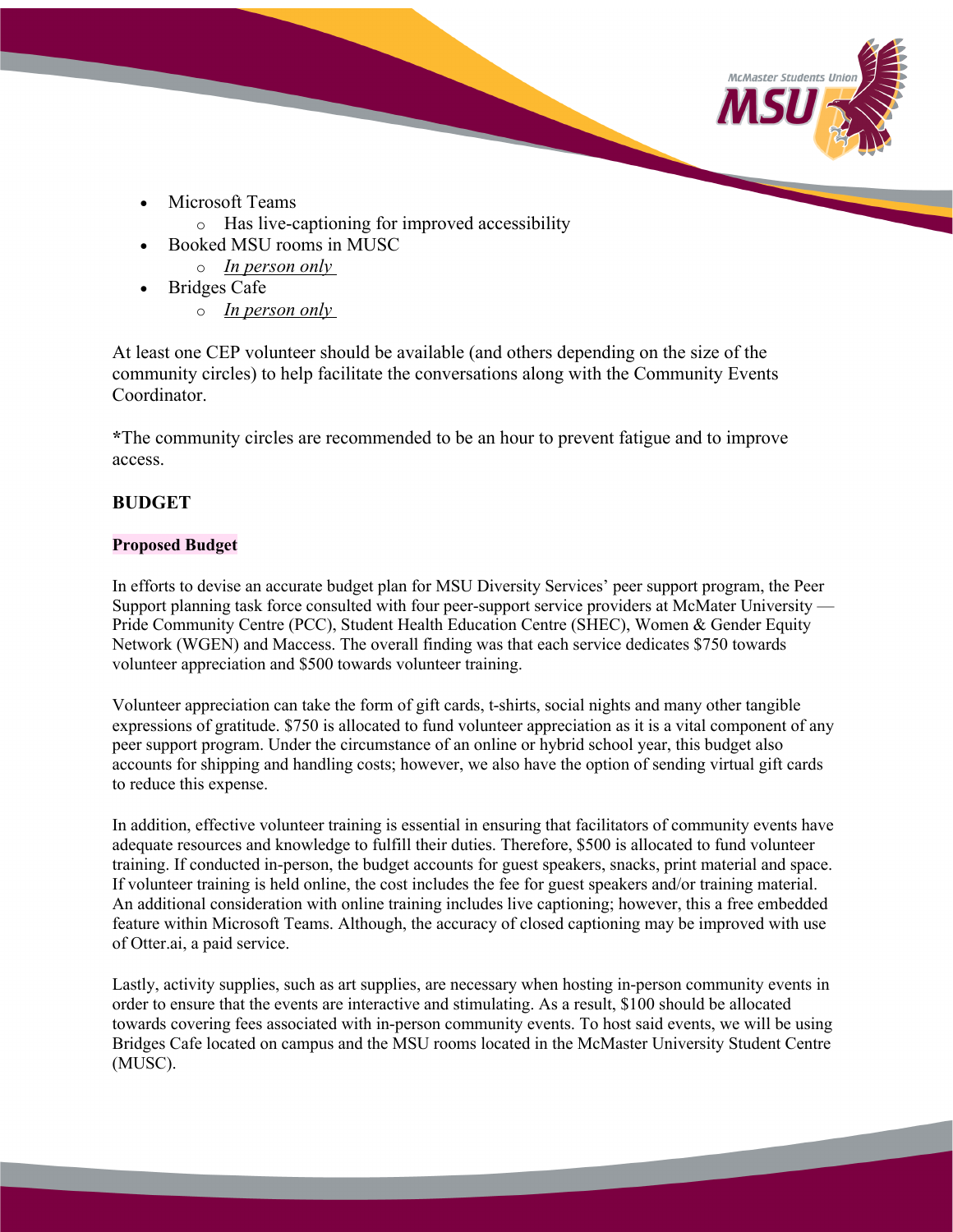

**Peer Support Service - In-Person** 



**Peer Support Service - Virtual** 

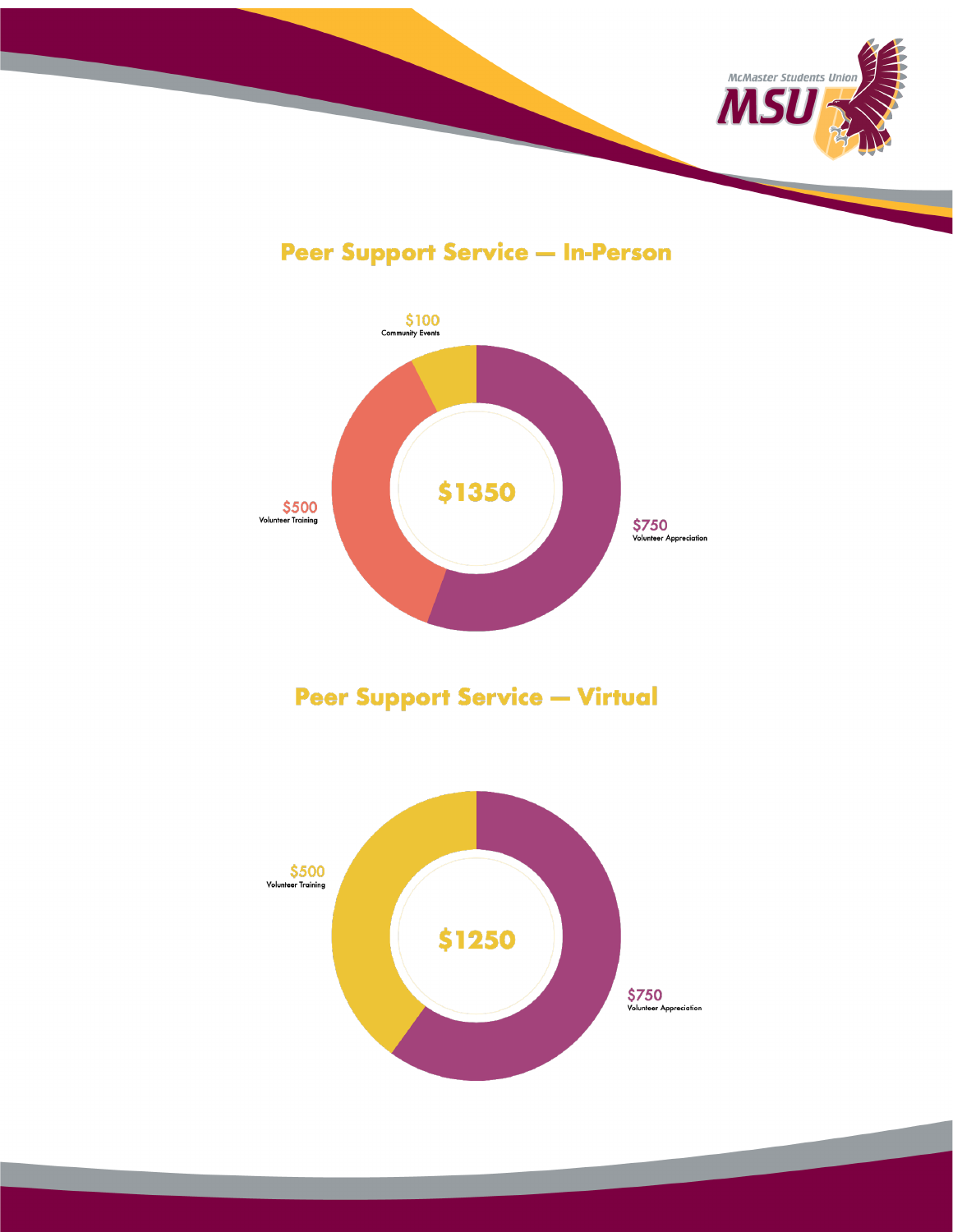

### **APPENDIX 1. STAKEHOLDER CONSULTATIONS**

#### **Challenges with current services available:**

#### **(1) Accessibility**

- Process of reaching out for mental health support is very formalized
	- o More awareness of specific resources on campus are needed (e.g., Elder in Residence, Indigenous counsellor)
	- o Fear/unknown of how one will be received by services
	- § Many students may NOT trust the MSU
	- o Understanding that no problem is too small

#### **(2) Cultural/Social Competence**

- Normal spaces for mental health support may not be conducive to cultural practices (e.g., smudging)
- Understand the unique challenges that may come with an identity (e.g., intergenerational trauma, anti-Black racism)
- Increased understanding of what mental health means for individuals of different cultural/ethnic backgrounds (e.g., for an Indigenous person, it is largely about connection)
	- o Groups are more diverse than is often accounted for (e.g., Indigenous is too broad, considering differences between Metis, First Nations, and Inuit)
		- § Increased need for volunteers to have awareness and education of cultures beyond their own
		- § If volunteers with a variety of identities is not achievable, then having specific training might be helpful – perhaps run from identity-based services
			- Be mindful of recruitment as MSU services recruitment can be very limited given current approaches (e.g., connect with other identity-based
			- services, connect with groups during identity-specific events)
	- o Student populations are very diverse (e.g., mature learners, parents)
	- o BIPOC may be too restrictive, replacing with Black, Indigenous and racialized
	- Student mental health is suffering due to **COVID-19**, increased burnouts
		- o Some individuals may have poor internet, so the service should be created with that in mind
			- § Using messaging services perhaps (e.g., Facebook)
			- § Being flexible and meeting students where they are
			- o McMaster is NOT doing enough for its students

#### **Intentionality (In-scope/Out-of-scope):**

- **Clear definitions** of what is within a volunteer's capability and when they should be referred to another individual/service (have a directory for this)
	- o How can we honour the work the volunteers are doing and support them if they are facing difficulties or need additional support  $\Rightarrow$  be honest and upfront about what the volunteer will get out of the process
	- o Maintain confidentiality or ask permission before connecting a student with someone else